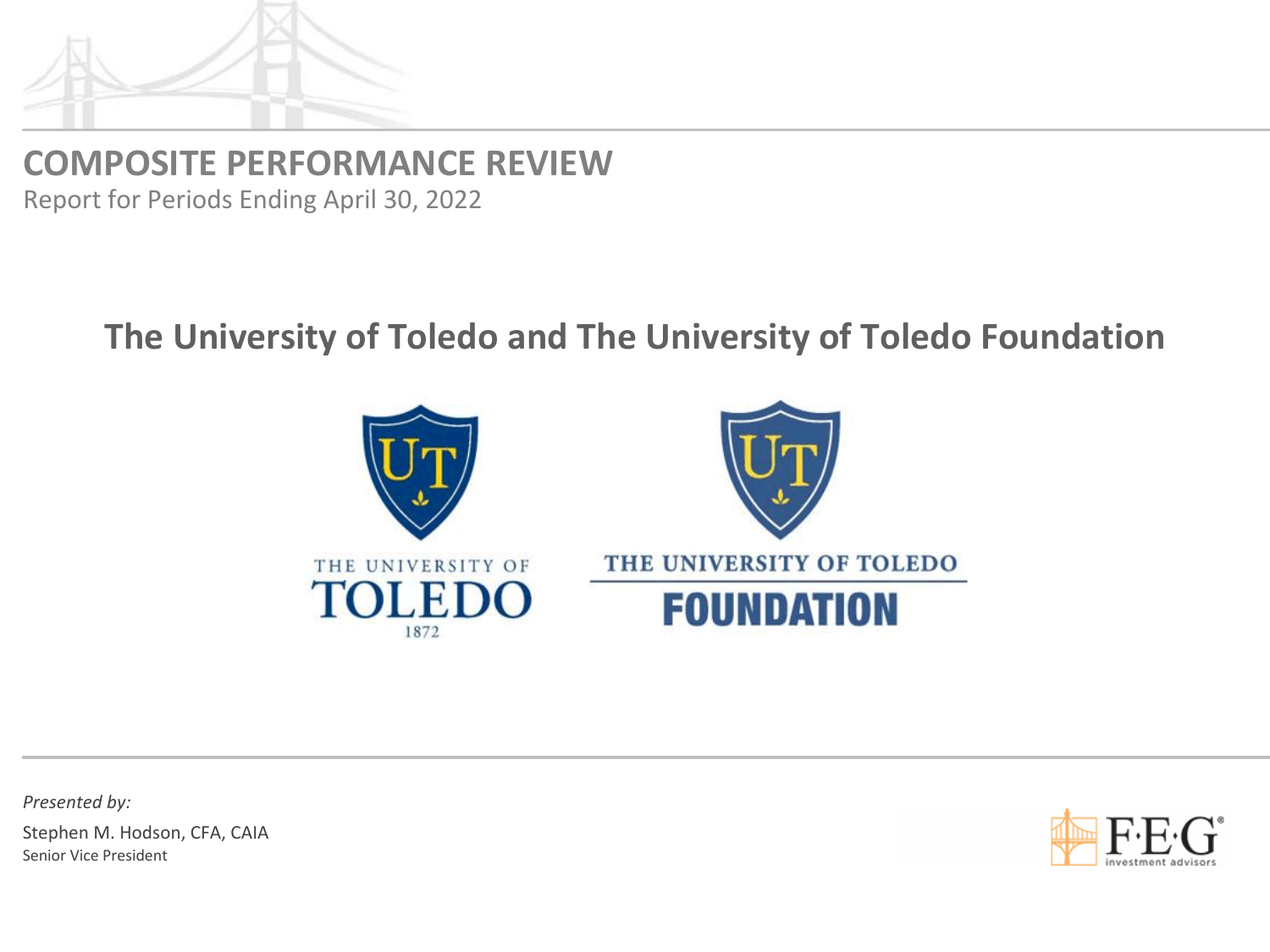

## The University of Toledo and The University of Toledo Foundation Composite Performance Review



Report For Periods Ending April 30, 2022

|                                                                                |                                |                                  |                                         |                                 | Annualized                         |                              |                              |                               |                                             |       |
|--------------------------------------------------------------------------------|--------------------------------|----------------------------------|-----------------------------------------|---------------------------------|------------------------------------|------------------------------|------------------------------|-------------------------------|---------------------------------------------|-------|
|                                                                                |                                |                                  |                                         |                                 |                                    |                              |                              |                               | Since                                       |       |
| UT Foundation Composite<br>Target Weighted Index <sup>1</sup><br>$CPI + 5.25%$ | <b>Assets</b><br>\$626,286,849 | Month<br>$-5.3$<br>$-5.1$<br>0.7 | <b>FYTD</b><br>$-6.1$<br>$-5.1$<br>10.8 | YTD<br>$-10.1$<br>$-8.7$<br>4.6 | ⊤ Year<br>$-2.7$<br>$-1.9$<br>13.3 | 3 Years<br>7.0<br>8.6<br>9.6 | 5 Years<br>6.4<br>8.0<br>8.8 | 10 Years<br>7.1<br>7.3<br>7.6 | Inception<br>7.8<br>74<br>$\sqrt{1}$<br>7.7 | 1/94  |
| University Board Designated Reserves <sup>^</sup>                              | \$223,008,534                  | $-5.3$                           | $-6.1$                                  | $-10.1$                         | $-2.7$                             | 7.0                          | 6.4                          | 7.1                           | 5.4                                         | 5/05  |
| <b>Working Capital Cash &amp; Equivalents</b><br>U.S. 91-Day Treasury Bills    | \$219,458,100                  | 0.3<br>0.1                       | $-0.9$<br>0.2                           | $-0.9$<br>0.1                   | $-0.7$<br>0.2                      | 0.8<br>0.6                   | 1.0<br>1.0                   | 0.6<br>0.6                    | 0.5                                         | 12/03 |
| <b>TOTAL</b>                                                                   | \$845,750,055                  | $-3.9$                           | $-4.9$                                  | $-8.0$                          | $-2.2$                             | 5.4                          | 5.3                          | 5.9                           | 6.9                                         |       |